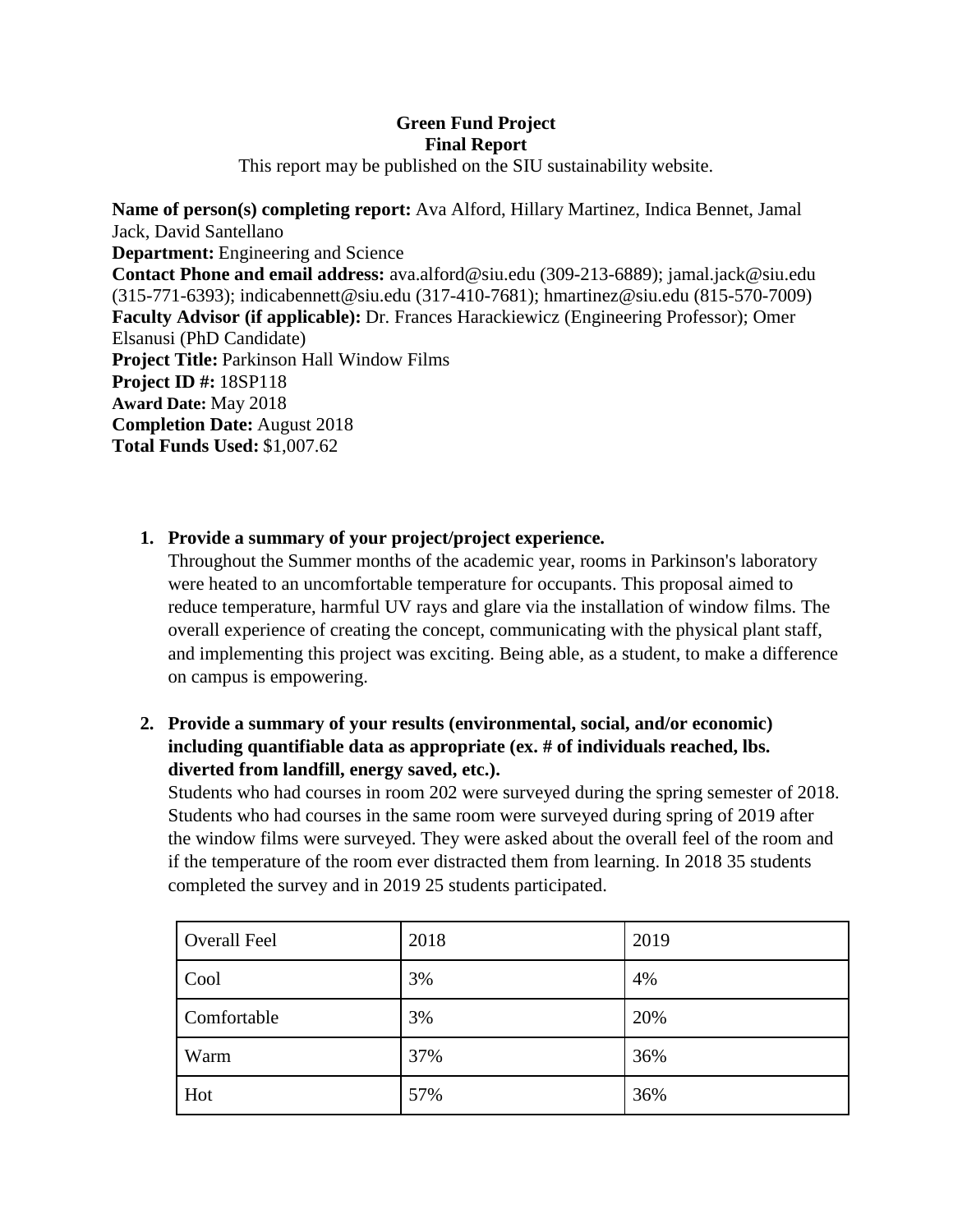| Is the temperature distracting | 2018 | 2019 |
|--------------------------------|------|------|
| Yes                            | 77%  | 52%  |
| N <sub>o</sub>                 | 23%  | 44%  |

These results may support that the window films have helped aid in comfortability of room 202. However, without performing more experiments and statistical analysis we cannot confirm. A professor that teaches in the classroom has mentioned that the window films have lessened the glare on the smart board significantly.

- **3. Summarize how your project promoted the Green Fee/Sustainability on campus including, but not limited to, flyers created, screenshots of website, signage, etc. Please include website links, if applicable. (Reminder: you are required to promote your project using at least 2 items from the awardee website promotion list.)** We have created posters for general student/faculty to see. The Geology Department facebook page also posted about the films.
- **4. Provide evidence of how you used the Green Fund Marker in your project.** The posters that are hanging in Parkinson Room 202 have the green fund markers on them.
- **5. Is there anything you would do differently if you were to do a similar project in the future? If so, please describe.**

In retrospect of this project, there are some improvements that could be made for future projects. Communication seemed to be a setback throughout the process of implementation due to both party's busy schedules. Perhaps a work around for this problem would be for green fund projects to be assigned a representative from the Green Fund Committee that would provide a direct link of communication. Also, it might be a beneficial experience to have the awardee present at the implementation of the project.

**6. Provide as an attachment to the email (see email address below) a minimum of 5 digital images. Images should be of high a quality as possible and be attached in jpg format, if available. Images will be used to promote interest in sustainability projects on campus and may be used on our website and in other promotional material. These can be photos of the progress of the project or the completed project. Provide captions for photos here.** Photo 1: Room 202 in Parkinson where the Sterling 20 window films were installed. Photo 2: Window facing the Student Services Building Photo 3:The window films can help block 99% of harmful UV rays entering the room. Photo 4: These films can help save energy for the building.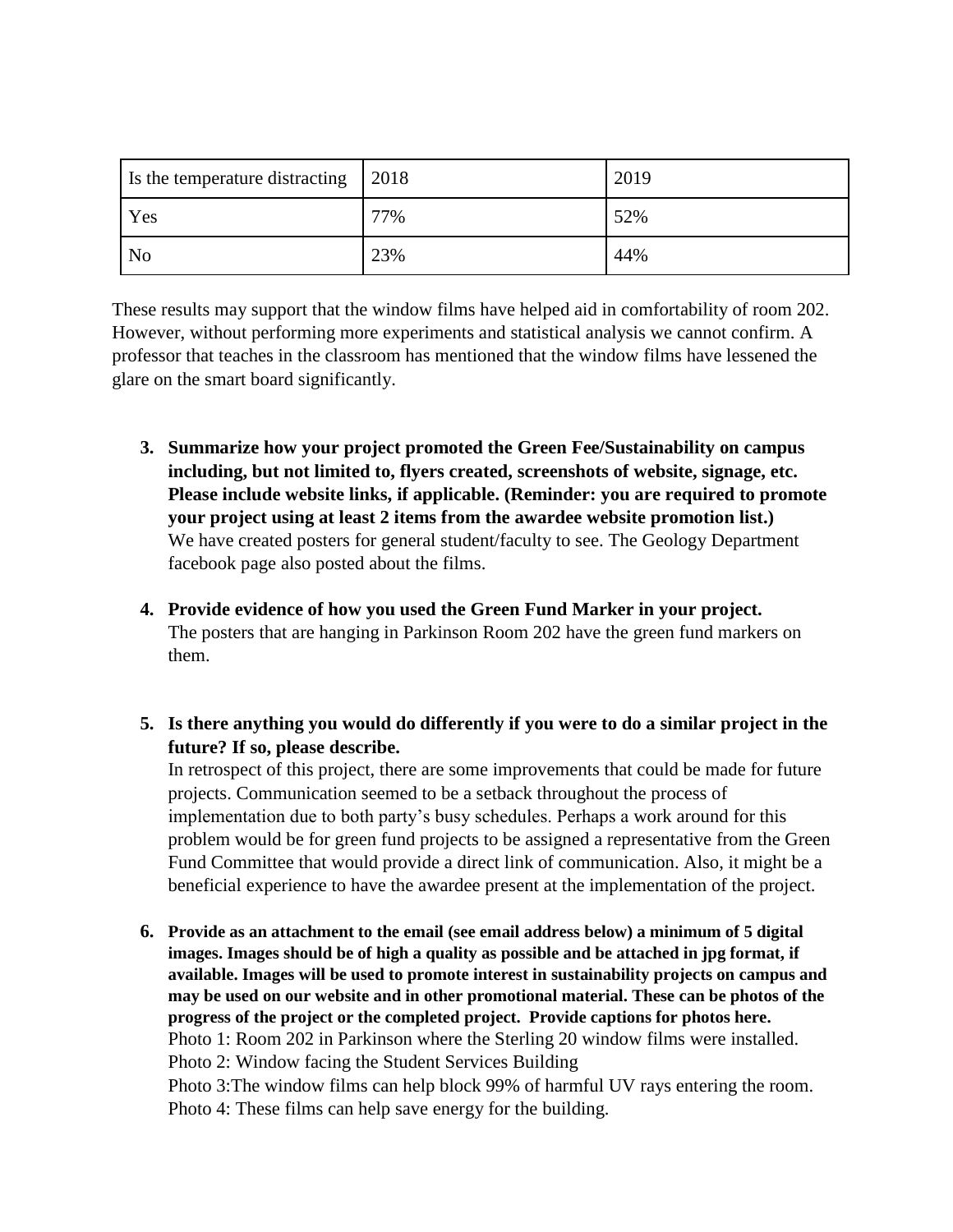Photo 5: These films helped significantly decrease glare and improve indoor comfort and students' concentration.

## **7. List suggestions for the SIU Sustainability Council to improve the Green Fund Award Process here:**

Better communication between green fund committee and participants. Improve required meeting to explain how funds are allocated. Post how the funds are allocated online so they can be accessed anywhere.

Final Report forms should be sent electronically, in editable Microsoft Word format, to [greenfund@siu.edu.](mailto:greenfund@siu.edu) This should be completed before requesting final reimbursement. A Sustainability Council designate will review final reports before releasing funds.

| <b>HAVE YOU NOTICED ANYTHING DIFFERENT ABOUT THE</b>                                                                                                                                                                                                                                                                                                                                                                                                                |
|---------------------------------------------------------------------------------------------------------------------------------------------------------------------------------------------------------------------------------------------------------------------------------------------------------------------------------------------------------------------------------------------------------------------------------------------------------------------|
| <b>WINDOWS IN PARKANSON ROOM 2027</b><br>The physical plant installed Sterling 20 MFR window films!                                                                                                                                                                                                                                                                                                                                                                 |
| <b>KEY BENEFITS:</b><br>Spectrally selective technology keeps the heat out while allowing in natural light<br>Rejection of solar radiation $\pi$ elements in improved indoor comfort-<br>• UV blockets reduce the amount of the office UV by entering the room by 99%<br>• A survey was conducted before and after installation asking students about the overall feel<br>of the classroom. There was a 45% decrease in students who thought this room was too hot. |
| Student off campus submited & Creen Fund Proposal<br><b>STUDENT GREEN FEE</b><br>last year to install UV resistant films to these windows!                                                                                                                                                                                                                                                                                                                          |
|                                                                                                                                                                                                                                                                                                                                                                                                                                                                     |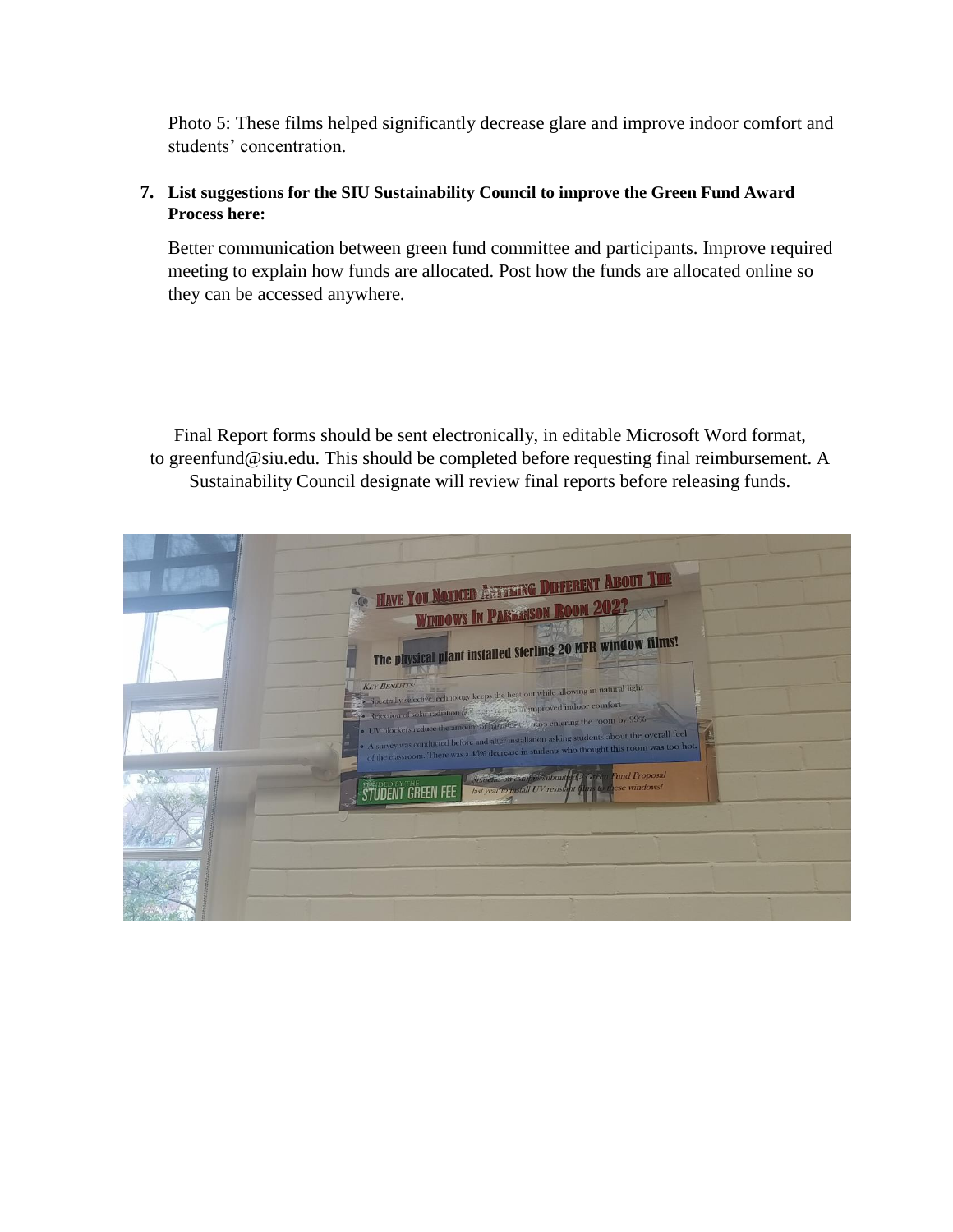